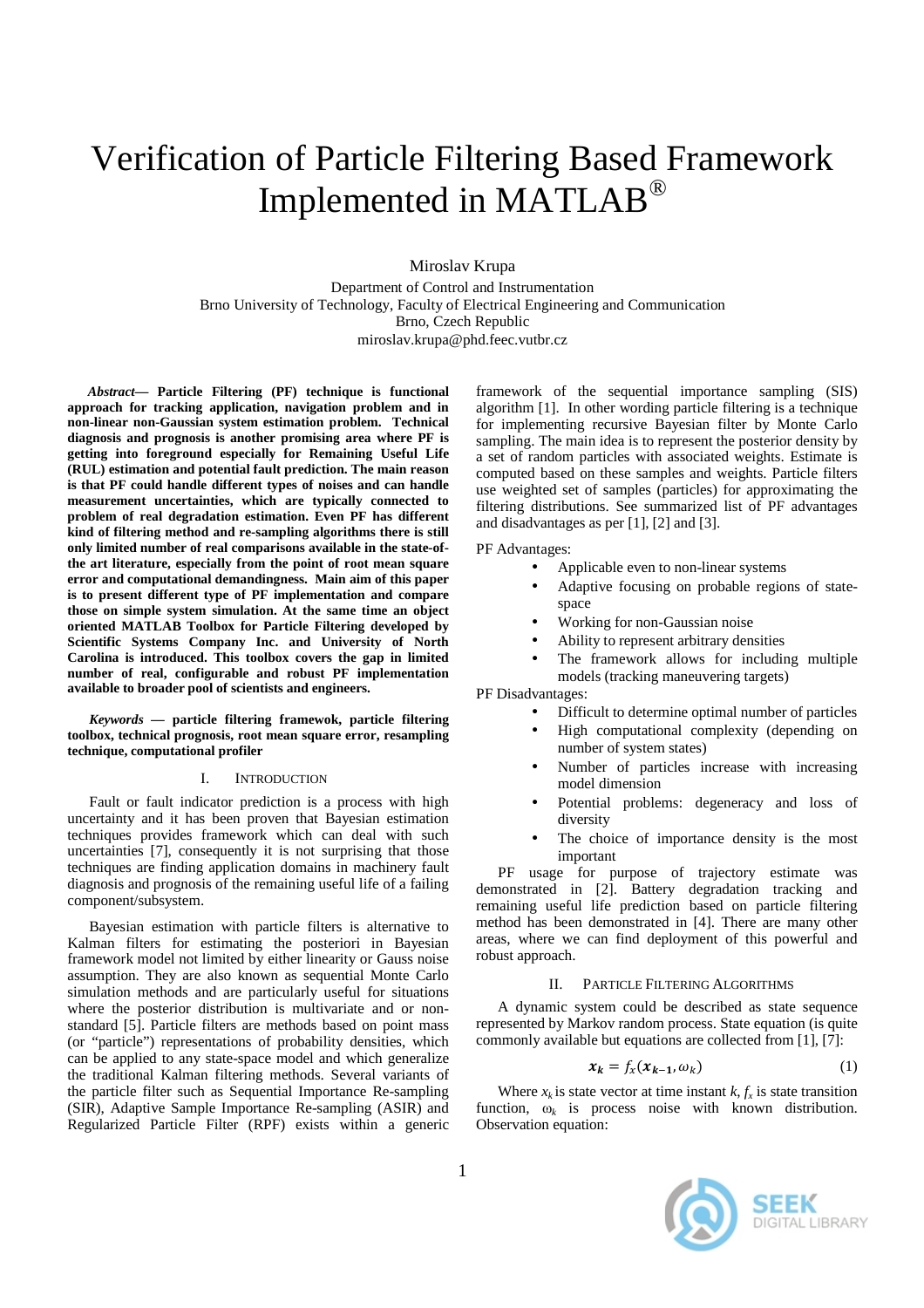$$
\mathbf{y}_k = h_x(\mathbf{x}_k, \mathbf{v}_k) \tag{2}
$$

Where  $y_k$  is observations at time instant  $k$ ,  $h_x$  is observation function,  $v_k$  is observation noise with known distribution. The main Bayesian framework objective is to estimate unknown state  $\mathbf{x}_k$ , based on a sequence of observations  $\mathbf{y}_k$ , k=0,1. In other wording find posterior distribution:

$$
p(x_{0:k}|y_{1:k})\tag{3}
$$

The importance normalized weights  $w_k^{(i)}$  are approximations to the relative posterior probabilities of the particles such that:

$$
\int f(x_k) * p(x_k | y_{0:k}) dx_k \approx \sum_{i=1}^P w_k^i * f(x_k^i),
$$
  

$$
\sum_{i=1}^P w_k^i = 1
$$
 (4)  
common problem with the SIS particle filter is the

A common problem with the SIS particle filter is the degeneracy phenomenon, where after a few iterations, all but one particle will have negligible weight [1]. There is a way how suitable measure degeneracy of weights. An effective sample size approach has been introduced in [3] an estimated effective sample size  $\overline{N_{eff}}$  is defined as:

$$
\widehat{N_{eff}} = \frac{1}{\sum_{i=1}^{P} (w_k^{(i)})^2}
$$
 (5)

Where  $\widehat{N_{eff}} \leq P$  indicates severe particles degeneracy. Resampling is used to avoid whenever severe particle degeneracy is indicated by  $\widehat{N_{eff}} \leq P$ , the main goal as mentioned above is avoiding cases in which all but one of the importance weights are close to zero, in other wording the basic idea of is to eliminate particles that have small weights and to focus on particles with large weights [7]. See next sections with description of different particle algorithms implementation and its sequence steps.

# *A. Generic Particle Filter*

Generic particle filter represents implementation, which includes the observations into the proposal density. This is basis implementation of SIS filter [1].

$$
\begin{bmatrix}\n[x_k^i, w_k^i]^N_{i=1}\n\end{bmatrix} = GPF\left[\{x_{k-1}^i, w_{k-1}^i\}_{i=1}^N, y_k\right] \\
\bullet \quad FOR \quad i = 1 : N \\
\bullet \quad Draw: x_k^{(i)} \sim p(x_k | x_{k-1}) \\
\bullet \quad Calculate: w_k^{(i)} = p(u_k | x_{k-1}) \\
\bullet \quad END FOR \\
\bullet \quad Calculate \quad total \quad weight: W = \sum_{i=1}^N w_k^i \\
\bullet \quad FOR \quad i = 1 : N \\
\bullet \quad Normalize: w_k^{(i)} = \frac{w_k^{(i)}}{w} \\
\bullet \quad END \quad FOR \\
\bullet \quad Calculate \quad \overline{N_{eff}} \\
\bullet \quad HERMPLE \quad using \; algorithm \\
\bullet \quad [x_k^i, w_k^i, -]^N_{i=1} = \\
\bullet \quad RESAMPLE\left[\{x_{k-1}^i, w_{k-1}^i\}_{i=1}^N, u_k\right]\n\end{bmatrix}
$$
\n
$$
\bullet \quad END \quad IF
$$
\n
$$
\bullet \quad END \quad IF
$$

## *B. Sample Importance Resampling (SIR) Filter*

As the importance sampling density for the SIR filter is independent on measurement, the state space is explored without any knowledge of the observations [1]. Therefore, this filter can be inefficient and is sensitive to outliers. Furthermore, as re-sampling is applied to each iteration, this can result in rapid loss of diversity in particles. However, the SIR method does have the advantage that the importance weights are easily evaluated and that the importance density can be easily sampled [3].

$$
\begin{bmatrix}\n[x_k^i, w_k^i]^N_{i=1}\n\end{bmatrix} = SIR\left[\{x_{k-1}^i, w_{k-1}^i\}_{i=1}^N, y_k\right] \n\bullet FOR \ i = 1 : N \n\circ Draw: x_k^{(i)} \sim p(x_k|x_{k-1}) \n\circ Calculate: w_k^{(i)} = p(y_k|x_{k-1}) \n\bullet END FOR \n\bullet Calculate total weight: W = \sum_{i=1}^N w_k^i \n\bullet FOR \ i = 1 : N \n\circ Normalize: w_k^{(i)} = \frac{w_k^{(i)}}{w} \n\bullet END FOR \n\bullet RESAMPLE using algorithm \n\circ \left[\{x_k^i, w_k^i, -\}_{i=1}^N\right] = \nRESAMPLE \left[\{x_{k-1}^i, w_{k-1}^i\}_{i=1}^N, y_k\right]
$$

## *C. Regularized Particle Filter*

Regularized particle filter (RPF) implementation focuses on avoiding the problem when all particles will collapse to a single point within a specified time period [3]. The RPF is identical to the SIR filter, except for the re-sampling stage.

$$
[\{x_k^i, w_k^i\}_{i=1}^N] = RPF[\{x_{k-1}^i, w_{k-1}^i\}_{i=1}^N, y_k]
$$
\n• *FOR*  $i = 1 : N_s$   
\n• *Draw*:  $x_k^{(i)} \sim p(x_k | x_{k-1})$   
\n• *CAculated*:  $w_k^{(i)} = p(y_k | x_{k-1})$   
\n• *END FOR*  
\n• *Calculate total weight*:  $W = \sum_{i=1}^{N_s} w_k^i$   
\n• *FOR*  $i = 1 : N_s$   
\n• *Nonmalize*:  $w_k^{(i)} = \frac{w_k^{(i)}}{w}$   
\n• *END FOR*  
\n• *Calculate*  $\overline{N_{eff}}$   
\n• *IF*  $\overline{N_{eff}} \leq N_{threshold}$   
\n• *Caculated Empirical covariance* 
$$
matrix S_k of \{x_k^i, w_k^i\}_{i=1}^N
$$
  
\n• *Compute*  $D_k D_k^T = S_k$   
\n• *Resample using* 
$$
[\{x_k^i, w_k^i, -\}_{i=1}^N] =
$$
  
\n*RESAMPLE* 
$$
[\{x_{k-1}^i, w_{k-1}^i\}_{i=1}^N, y_k]
$$
  
\n• *FOR*  $i = 1 : N_s$   
\n• *Draw*  $\varepsilon^i \sim K$  *from Epachnikov Kernel*  
\n•  $x_k^{i*} = x_k^{i} +$ 

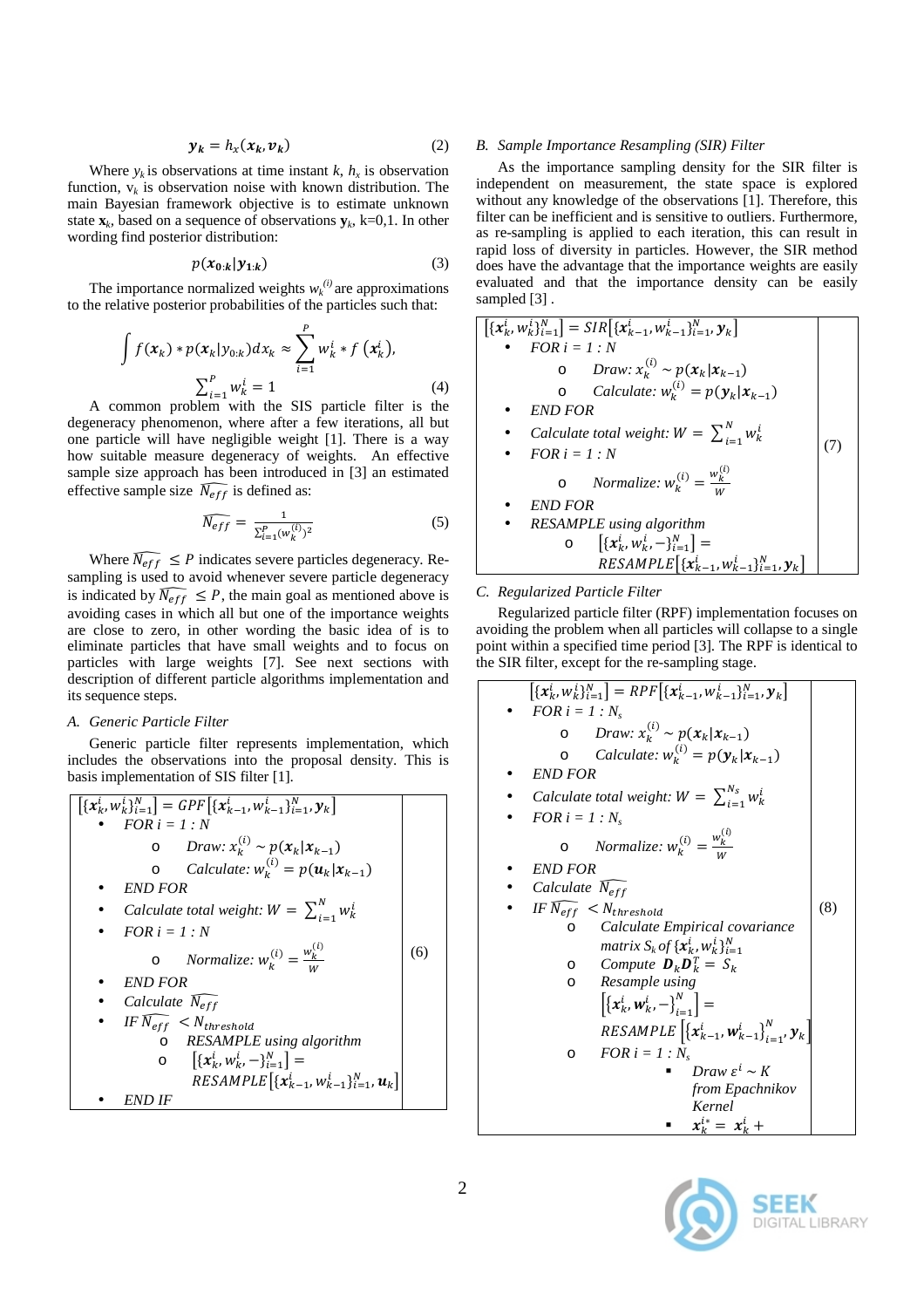|        |                | $h_{OPT}$ . $\boldsymbol{D}_k$ . $\varepsilon^l$ |  |
|--------|----------------|--------------------------------------------------|--|
| ∩      | <b>END FOR</b> |                                                  |  |
| END IF |                |                                                  |  |

# *D. Auxiliary Sampling Importance Resampling*

ASIR filter is a variant of the standard SIR filter. This filter can be derived from the SIS framework by introducing an importance density  $q(x_k, i | y_{1:k})$ , which samples the pair  $\{x_k^i, i^j\}_{j=1}^N$ , where  $i^j$  refers to the index of the particle at  $k - 1$ . Algorithm steps are defined as per [1]:

$$
[\{x_k^i, w_k^i\}_{i=1}^N] = ASIR[\{x_{k-1}^i, w_{k-1}^i\}_{i=1}^N, y_k]
$$
\n• *FOR*  $i = 1 : N_s$   
\n• *Calculate* :  $u_k^i$   
\n• *Calculate*  
\n $w_k^{(i)} = q(i|y_{1:k})$ .  $\alpha$ .  $p(y_k|u_k^i)$ .  $w_{k-1}^i$   
\n• *END FOR*  
\n• *Calculate total weight*:  $W = \sum_{i=1}^{N_s} w_k^i$   
\n• *FOR*  $i = 1 : N_s$   
\n• *NormER*  
\n• *RESample using*  $[\{x_k^i, w_k^i, -\}_{i=1}^N] =$   
\n*RESAMPLE*  $[\{x_{k-1}^i, w_{k-1}^i\}_{i=1}^N, u_k]$   
\n• *FOR*  $i = 1 : N_s$   
\n• *Draw*:  $x_k^{(i)} \sim q(x_k|i^j, y_k) =$   
\n $p(x_k|x_{k-1}^{i-1})$   
\n• *Assign weight*:  $w_k^{(i)} = \frac{p(y_k|x_k^i)}{p(y_k|u_k^{ij})}$   
\n• *END FOR*  
\n• *Calculate total weight*:  $W = \sum_{i=1}^{N_s} w_k^i$   
\n• *FOR*  $i = 1 : N_s$   
\n• *NormER*  
\n• *END FOR*  
\n• *END FOR*  
\n• *END FOR*  
\n• *END FOR*

## *E. Extended Kalman Filter*

Even it is not particle filter we should mention Extended Kalman filter (EKF) as an option for non-linear solution. EKF is the nonlinear version of the Kalman filter which linearizes about an estimate of the current mean and covariance. EKF is considered as default estimation technique and is quite well known. See more detailed description in [8]

# III. IMPLEMENTATION AND VERIFICATION

In previous section detailed background PF. Mathworks do not offer any standard toolbox for particle filters, even there is System Identification Toolbox with Kalman filters and ARMA models. There is only limited number of real examples of PF implementation but no solid and mature approach. After detailed research the PFLib - An Object Oriented MATLAB Toolbox for Particle Filtering developed by [4] was selected for all simulation and system verification. This toolbox is product of Scientific Systems Company Inc. and University of North Carolina at Chapel Hill, developed under a United States Army Small Business Technology Transfer (STTR) project called "Advanced Computational Algorithms for Nonlinear Filtering for Real Time Environment". Toolbox could be used under GNU License, which is followed in this paper. The implementation of a filtering algorithm and its use are separated by an object oriented approach. Major algorithms and options have been implemented by authors [4] followingly:

- Simple Particle Filter
- Auxiliary Particle Filter
- Regularized Particle Filter,
- Extended Kalman Filter,

Resampling schemes includes - None, Simple (Multinomial), Residual and Systematic. Other available parameter choices include sampling, frequency, number of particles, and specifation of Jacobians for EKF needs.

## *A. Comparison of PF algorithms*

As a part of particle filter verification and familiarization with new filtering technique a simple one dimensional system model has been selected in a form:

$$
\begin{aligned} x_k &= 0.5 \ast x_{k-1} + \frac{25 \ast x_{k-1}}{1 + x_{k-1}^2} \\ y_k &= \frac{x_k^2}{20} \end{aligned} \tag{1}
$$

Simulation has been performed with following variances with Gauss Noise Distribution:

- Different Filter Types (Simple, Auxiliary, Regularized, EKF)
- Different parameters ω process noise distribution mean, variance
- Different Re-sampling
- Different number of particles



Figure 1. Filtering of a system represented by Equation 2 for simple SIR, Ns=60, Residual re-sampling, Resample every 2 samples

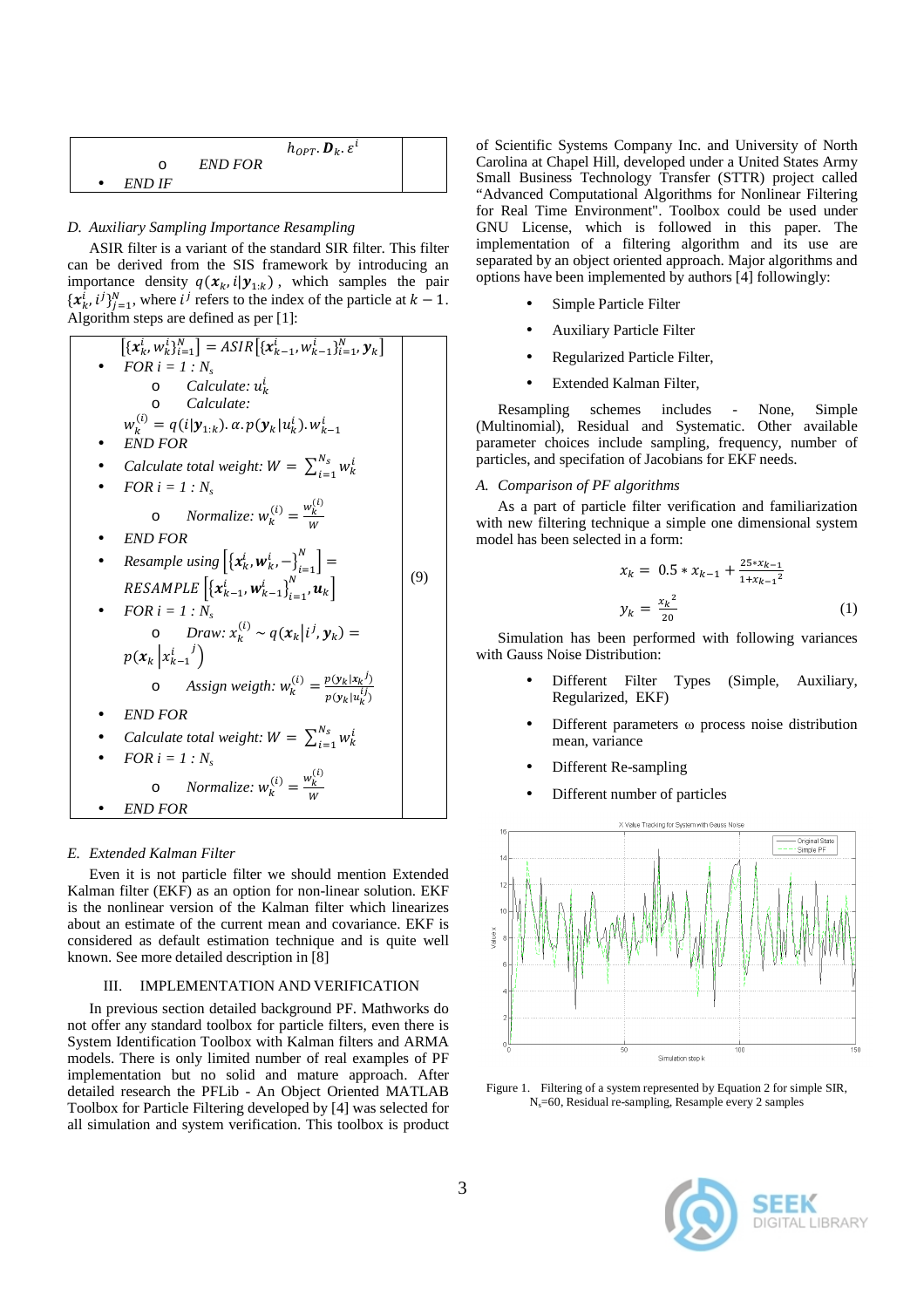

Figure 2. Evolution of State Density Represented by Particles for SIR filter, Ns=60, Residual re-sampling, Resample every 2 samples

We can see in previous figures simulation results and evolution of particles state desnity during simulation. Method of comparing RMSE has been chosen to numerically compare each PF methods and it ability to track internal states. See next figure 3, with RMSE evolution during simulation.



Figure 3. RMSE of Estimation for Each PF algorithms one particular run

In next table you can see comparison of root mean square error (RMSE) for different number of particles (EKF is mentioned just for completeness). RMSE or sometimes called as a Root Mean Square Deviation (RMSD) is quite common metric for comparison estimators and is usually defined as:

$$
RMSE = \sqrt{\frac{\sum_{i=1}^{N} (x_{1,i} - x_{2,i})^2}{N}}
$$
 (III-2)

Where  $x_{1,i}$  is simulated system state and  $x_{2,i}$  is estimated value.

| TABLE I. | COMPARISON OF DIFFERENT IMPLEMENTATION OF PARTICLE |
|----------|----------------------------------------------------|
|          | <b>FILTERS</b>                                     |

| <b>Filter Type</b> | Simple PF                         | <b>AUX PF</b> | Regularized | <b>EKF</b> |  |  |
|--------------------|-----------------------------------|---------------|-------------|------------|--|--|
|                    | RMSE[-]                           | RMSE[-]       | PF          | RMSE[-]    |  |  |
|                    |                                   |               | RMSE[-]     |            |  |  |
| Number of          |                                   |               |             |            |  |  |
| Particles          |                                   |               |             |            |  |  |
|                    | Residual resampling every 3steps  |               |             |            |  |  |
| $N_s = 15$         | 1.9613                            | 1.8417        | 1.5772      |            |  |  |
| $N_s = 30$         | 1.4558                            | 1.4431        | 1.3601      | 1.3247     |  |  |
| $N_s = 60$         | 1.9238                            | 1.4217        | 1.3415      |            |  |  |
| $N_s = 120$        | 1.7281                            | 1.7168        | 1.4394      |            |  |  |
| Average            | 1.7673                            | 1.6058        | 1.4296      | 1.3247     |  |  |
|                    | Residual resampling every 1 step  |               |             |            |  |  |
| $N_s = 15$         | 1.7119                            | 2.4440        | 1.2842      | 1.3247     |  |  |
| $N_s = 30$         | 1.4777                            | 1.8479        | 1.4589      |            |  |  |
| $N_s = 60$         | 1.5525                            | 10.695        | 1.9160      | 1.3247     |  |  |
| $N_s = 120$        | 1.7372                            | 1.9304        | 1.7282      |            |  |  |
| Average            | 1.6198                            | 4.2293        | 1.5968      | 1.3247     |  |  |
|                    | Simple resampling every 3steps    |               |             |            |  |  |
| $N_s = 15$         | 2.4283                            | 2.6377        | 1.2887      |            |  |  |
| $N_s = 30$         | 1.6694                            | 1.2549        | 1.7117      | 1.3247     |  |  |
| $N_s = 60$         | 1.7376                            | 1.3906        | 1.8065      |            |  |  |
| $N_s = 120$        | 1.8542                            | 1.9901        | 1.6934      |            |  |  |
|                    | 1.9224                            | 1.8183        | 1.6251      | 1.3247     |  |  |
|                    | Systematic resampling every 1step |               |             |            |  |  |
| $N_s = 15$         | 1.2458                            | 1.3018        | 1.5780      |            |  |  |
| $N_s = 30$         | 1.3729                            | 1.5634        | 2.1945      | 1.3247     |  |  |
| $N_s = 60$         | 1.5984                            | 1.3867        | 1.3793      |            |  |  |
| $N_s = 120$        | 1.6572                            | 1.0777        | 1.3531      |            |  |  |
|                    | 1.4686                            | 1.3324        | 1.6262      | 1.3247     |  |  |



Figure 4. Comparison of RMSE for different resampling methods

MATLAB software provides the Profiler functionality, which enables to evaluate execution time of each algorithms including its sub-functions. This tool is quite helpful in algorithms development and optimizing. It provides information not only about execution time but even the number of calls. See results of profiling for different particle filters